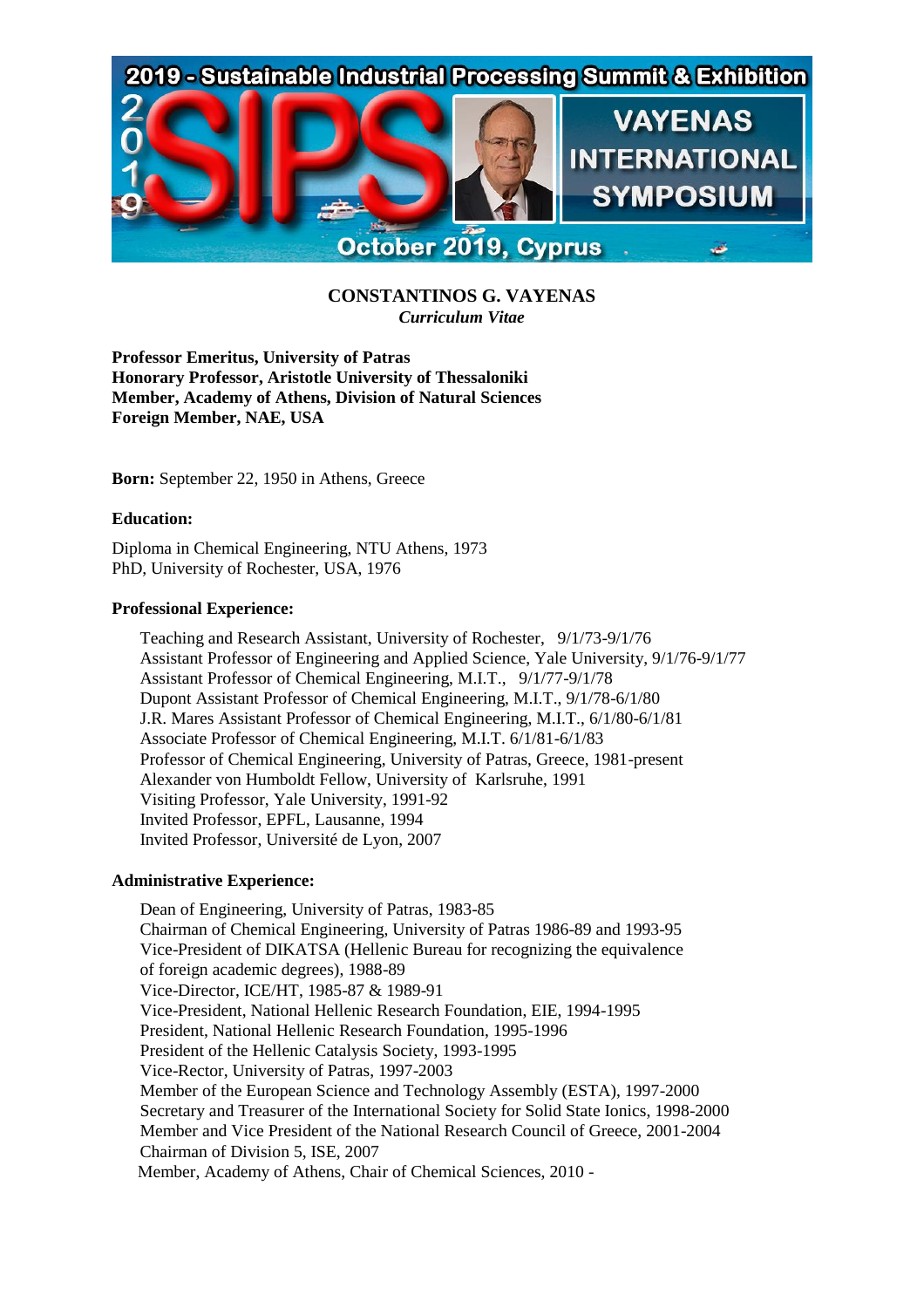#### **Research Interests:**

Electrochemistry, electrocatalysis, heterogeneous catalysis, promotion, electrochemical promotion of catalysis, fuel cells, chemical cogeneration in fuel cells, chemical and electrochemical kinetics and reaction engineering, physical chemistry, proton tunnelling, mathematical modelling of chemical and physical systems. Gravity, Special Relativity, Thermodynamics of Elementary Particles, Rotating Lepton Model, Thermodynamics and Catalysis of Baryogenesis, Mass generation via Gravitational Confinement of Neutrinos.

### **Main Awards/Honors:**

Member of the National Academy of Engineering, NAE, USA, 2017 Special Issue of Topics in Catalysis: Heterogeneous Catalysis and Electrochemistry, dedicated to Professor Constantinos G. Vayenas, 2015 Honorary Doctorate Degree, Aristotle University of Thessaloniki, 2015 Member of the Academy of Athens, 2010 - Fellow of the International Society of Electrochemistry (ISE) 2005 Outstanding achievement Award of the High Temperature Division of the Electrochemical Society, 1996 Empirikion Foundation Award in Chemistry, 1994 Academy of Athens Award in Chemistry, 1992 Wason Medal for Materials Research, American Concrete Institute, 1992 Alexander von Humboldt Fellowship, 1990 B.F. Dodge Lecture, Yale University, 1989, 2005 H. and C. Dreyfus Teacher-Scholar Award, 1981 Outstanding Faculty Award, Dept. of Chemical Engineering, M.I.T. 1979 & 1981 E.H. Hooker Fellowship, University of Rochester, 1975 Greek State Prize for highest average in the National Technical University, 1972 Greek State Fellowship, (IKY) 1969-73 Greek State Fellowship (IKY) for 2<sup>nd</sup> highest average in the entrance examination of the National Technical University, 1<sup>st</sup> in Chemical Engineering, 1968 Praise of the Hellenic Mathematics Association, 1968

# **Editorships:**

Modern Aspects of Electrochemistry, Editor, 2001- Ionics, Associate Editor, 1999-2004 Solid State Ionics, Guest Editor, 1999-2000 Topics in Catalysis, Guest Editor, 2006-2007 Journal of Applied Electrochemistry, Guest Editor, 2007 Catalysis Today, Guest Editor, 2009

# **Memberships of Editorial Boards:**

Topics in Catalysis Catalysis Letters Ionics Journal of New Materials for Electrochemical Systems Chemical Industry ChemElectroChem

# **Organization of International Conferences:**

*Member of the organizing or advisory committee of:*

1 st Panhellenic Catalysis Symposium, Patras 1987

2 nd Panhellenic Catalysis Symposium, Patras 1989

2<sup>nd</sup> International Conference on Solid Oxide Fuel Cells, Athens, 1991, Conference co-Chairman